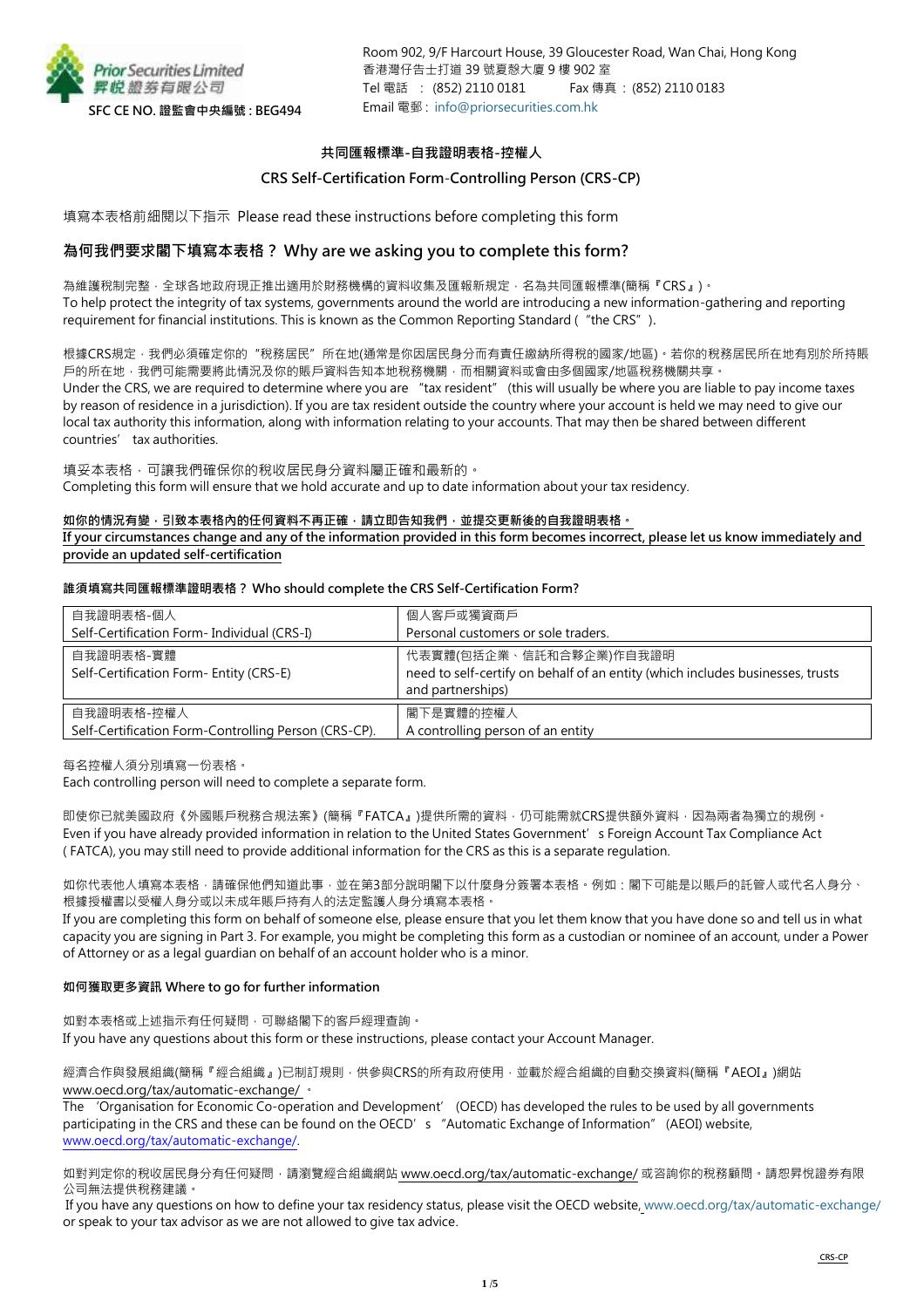#### 重要提示**Important Notes:**

- 這是由帳戶持有人向申報財務機構提供的自我證明表格,以作自動交換財務帳戶資料用途。申報財務機構可把收集所得的資料交給稅務局, 稅務局會將資料轉交到另一稅務管轄區的稅務當局。 This is a self-certification form provided by an account holder to a reporting financial institution for the purpose of automatic exchange of financial account information. The data collected may be transmitted by the reporting financial institution to the Inland Revenue Department for transfer to the tax authority of another jurisdiction. ● 如帳戶持有人的稅務居民身分有所改變,應盡快將所有變更通知申報財務機構。
- An account holder should report all changes in its tax residency status to the reporting financial institution.
- 除不適用或特別註明外‧必須填寫這份表格所有部分。如這份表格上的空位不夠應用‧可另紙填寫。在欄/部標有星號 ( \* ) 的項目為申報 金融/財務機構須向稅務局申報的資料。 All parts of the form must be completed (unless not applicable or otherwise specified). If space provided is insufficient, continue on additional sheet(s). Information in fields/parts marked with an asterisk (\*) are required to be reported by the reporting financial institution to the Inland Revenue Department.

#### **A/C NAME 帳戶姓名 \_\_\_\_\_\_\_\_\_\_\_\_\_\_\_\_\_\_\_\_\_\_\_\_\_\_\_\_\_\_\_\_\_\_\_\_\_\_\_\_\_\_\_\_\_\_\_\_\_\_\_\_\_\_\_\_\_ A/C NO : 帳戶號碼** \_\_\_\_\_\_\_\_\_\_\_\_\_\_\_\_\_\_\_\_\_\_\_\_\_\_\_\_\_\_\_\_\_

#### **第 1 部 控權人的身分識辨資料**

## **Part 1 Identificationoff Controlling Person**

| (1) 帳戶持有人的姓名                                     | 稱謂Title: 口先生 Mr / 口女士 Ms / 口太太 Mrs / 口小姐 Miss / 口其他 _________  |  |  |
|--------------------------------------------------|----------------------------------------------------------------|--|--|
| Name of Account Holder                           | * 姓氏 Last Name or Surname                                      |  |  |
|                                                  | *名字 First or Given Name                                        |  |  |
|                                                  | 中間名Middle Name(s) (如有, if any)                                 |  |  |
|                                                  |                                                                |  |  |
| (2) 身份證或護照號碼<br>Identity Card or Passport Number |                                                                |  |  |
| (3) * 出生日期 Date of Birth                         | $\boxminus$ dd/<br>月 mm/<br>年 yyyy)<br>$\left($                |  |  |
| (4) 出生地點 Place of Birth                          | 國家 Country                                                     |  |  |
| (可不填寫 Optional)                                  | 省/州 Province/State                                             |  |  |
|                                                  | 鎮/城市 Town/City                                                 |  |  |
| (5) 現時住址<br><b>Current Residence Address</b>     | 例如:室、樓層、大廈、街道、地區 e.g. Suite, Floor, Building, Street, District |  |  |
|                                                  | *城市 City                                                       |  |  |
|                                                  | 例如:省、州 e.g. Province, State                                    |  |  |
|                                                  | * 國家 Country                                                   |  |  |
|                                                  | 郵政編碼/郵遞區號碼 Post Code/ZIP Code                                  |  |  |
| (6) 通訊地址 (如通訊地址與現時住址<br>不同,填寫此欄)                 | 例如:室、樓層、大廈、街道、地區 e.g. Suite, Floor, Building, Street, District |  |  |
| Mailing Address (Complete if                     | *城市 City                                                       |  |  |
| different to the current residence<br>address)   | 例如:省、州 e.g. Province, State                                    |  |  |
|                                                  | * 國家 Country                                                   |  |  |
|                                                  | 郵政編碼/郵遞區號碼 Post Code/ZIP Code                                  |  |  |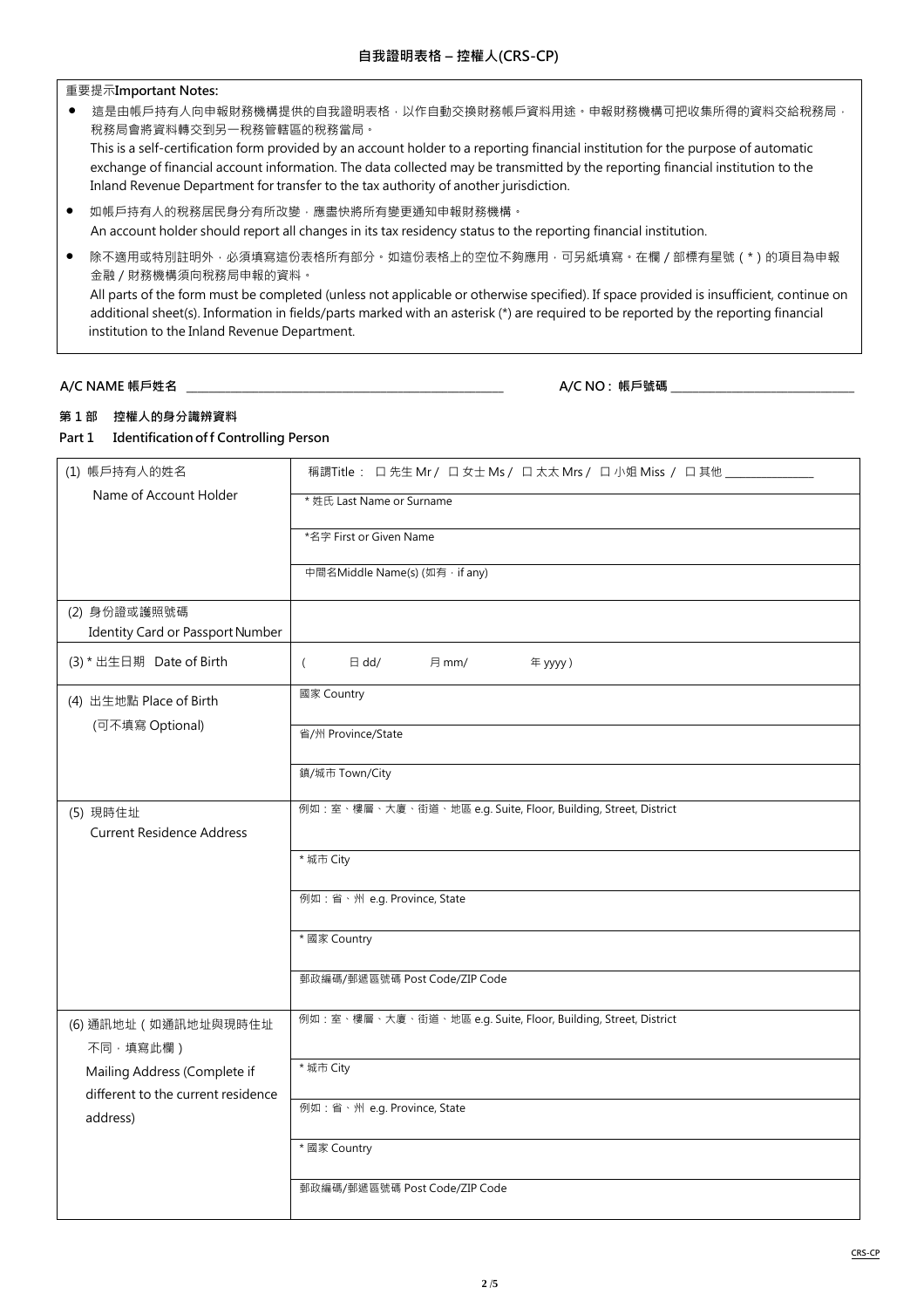## **第 2 部 你作為控權人的實體帳户持有人**

## **Part 2 The Entity Account Holder(s) of which you are a controlling person**

#### 填寫你作為控權人的實體帳户持有人的名稱

Enter the name of the entity account holder of which you are a controlling person.

| 實體 Entity | 實體帳户持有人的名稱 Name of the Entity Account Holder |  |
|-----------|----------------------------------------------|--|
|           |                                              |  |
|           |                                              |  |
| (3        |                                              |  |

第3部 居留司法管轄區及稅務編號或具有等同功能的識辨編號 (以下簡稱「稅務編號」)

Part 3 Jurisdiction of Residence and Taxpayer Identification Number or its Functional Equivalent ("TIN")

提供以下資料,列明(a)帳戶持有人的居留司法管轄區,亦即帳戶持有人的稅務管轄區(香港包括在內)及(b)該居留司法管轄區 發給帳戶持 有人的稅務編號。列出所有(不限於 5 個)居留司法管轄區。

Complete the following table indicating (a) the jurisdiction of residence (including Hong Kong) where the account holder is a resident for tax purposes and (b) the account holder's TIN for each jurisdiction indicated. Indicate all (not restricted to five) jurisdictions of residence.

如沒有提供稅務編號,必須填寫合適的理由:

If a TIN is unavailable, provide the appropriate reason A, B or C:

理由 A- 帳戶持有人的居留司法管轄區並沒有向其居民發出稅務編號。

Reason A – The jurisdiction where the account holder is a resident for tax purposes does not issue TINs to its residents.

- 理由 B- 帳戶持有人不能取得稅務編號。如選取這一理由,解釋帳戶持有人不能取得稅務編號的原因。
- Reason B The account holder is unable to obtain a TIN. Explain why the account holder is unable to obtain a TIN if you have selected this reason.
- 理由 C 帳戶持有人毋須提供稅務編號。居留司法管轄區的主管機關不需要帳戶持有人披露稅務編號。
- Reason C TIN is not required. Select this reason only if the authorities of the jurisdiction of residence do not require the TIN to be disclosed.

如帳戶持有人是香港稅務居民,稅務編號是其香港身份證號碼。

If the account holder is a tax resident of Hong Kong, the TIN is the Hong Kong Identity Card Number.

如帳戶持有人是中國稅務居民,稅務編號是其中國身份證號碼。

If the account holder is a tax resident of China, the TIN is the China Identity Card Number.

| 居留司法管轄區         | 稅務編號       | 如沒有提供稅務編號,填寫                 | 如選取理由 B,                                    |
|-----------------|------------|------------------------------|---------------------------------------------|
| Jurisdiction of | <b>TIN</b> | 理由A、B 或C                     | 解釋帳戶持有人不能取得稅務編號的原因                          |
| Residence       |            | Enter Reason A, B or C if no | Explain why the account holder is unable to |
|                 |            | TIN is available             | obtain a TIN if you have selected Reason B  |
| (1)             |            |                              |                                             |
|                 |            |                              |                                             |
|                 |            |                              |                                             |
| (2)             |            |                              |                                             |
|                 |            |                              |                                             |
| (3)             |            |                              |                                             |
|                 |            |                              |                                             |
| (4)             |            |                              |                                             |
|                 |            |                              |                                             |
|                 |            |                              |                                             |
| (5)             |            |                              |                                             |
|                 |            |                              |                                             |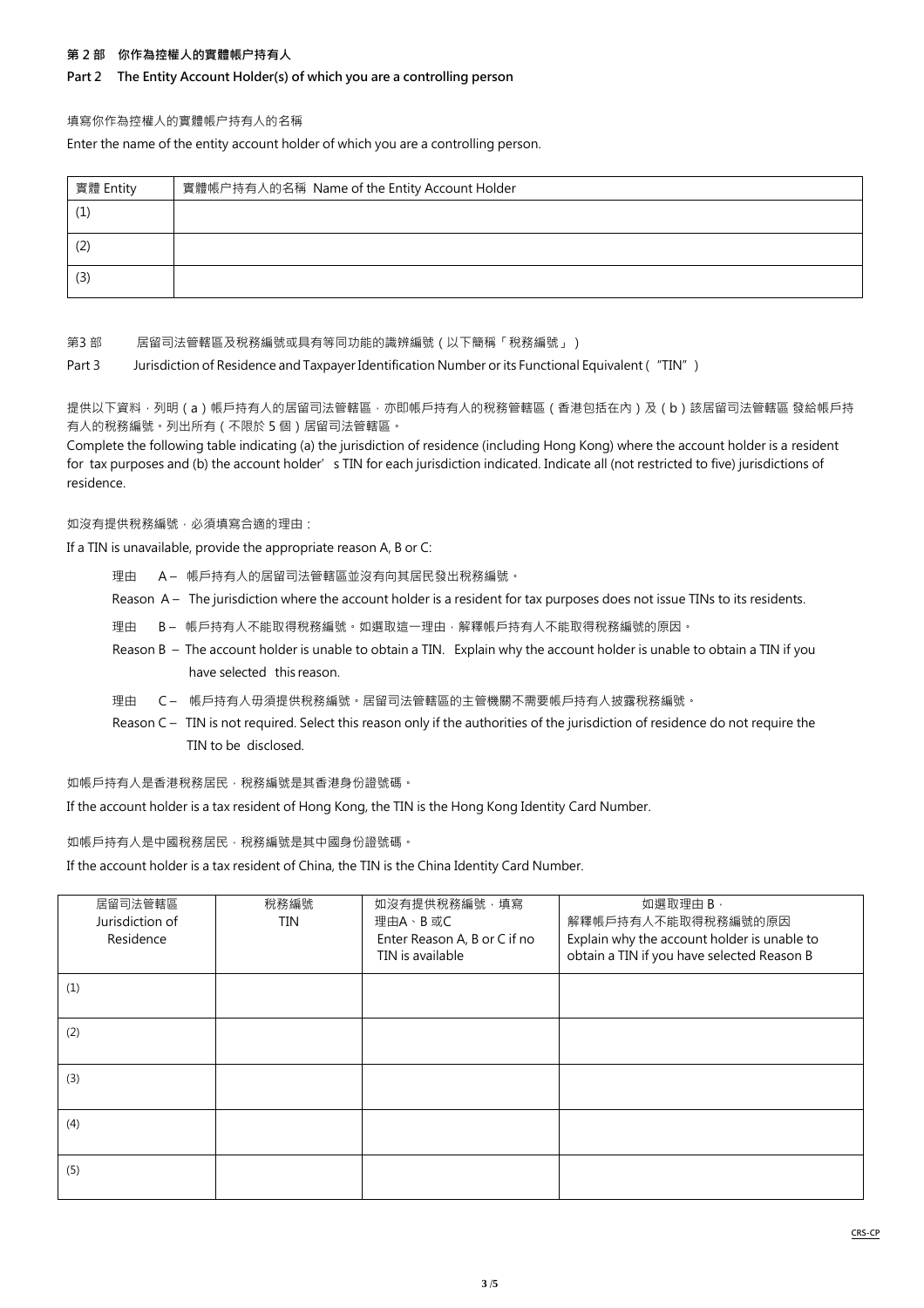### **第 4 部 控權人類別**

# **Part 4 Type of Controlling Person**

就第 2 部所載的每個實體, 在適當方格內加上√號, 指出控權人就每個實體所屬的控權人類別。 Tick the appropriate box to indicate the type of controlling person for each entity stated in Part 2.

| 實體類別           | 控權人類別                                                                                       | 實體(1)      | 實體(2)      | 實體(3)      |
|----------------|---------------------------------------------------------------------------------------------|------------|------------|------------|
| Type of Entity | Type of Controlling Person                                                                  | Entity (1) | Entity (2) | Entity (3) |
| 法人             | 擁有控制股權的個人 (即擁有不少於百分之二十五的已發行股本)                                                              | $\Box$     | □          | $\Box$     |
| Legal Person   | Individual who has a controlling ownership interest (i.e. not less than 25% of issued share |            |            |            |
|                | capital)                                                                                    |            |            |            |
|                | 以其他途徑行使控制權或有權行使控制權的個人(即擁有不少於百分之二十五的表決權)                                                     | $\Box$     | $\Box$     | $\Box$     |
|                | Individual who exercises control/is entitled to exercise control through other means (i.e.  |            |            |            |
|                | not less than 25% of voting rights)                                                         |            |            |            |
|                | 擔任該實體的高級管理人員/對該實體的管理行使最終控制權的個人 Individual who holds the                                     | $\Box$     | $\Box$     | $\Box$     |
|                | position of senior managing official/ exercises ultimate control over the management of     |            |            |            |
|                | the entity                                                                                  |            |            |            |
| 信託             | 財產授予人 Settlor                                                                               | $\Box$     | $\Box$     | $\Box$     |
| Trust          | 受託人 Trustee                                                                                 | □          | □          | □          |
|                | 保護人 Protector                                                                               | $\Box$     | $\Box$     | $\Box$     |
|                | 受益人或某類別受益人的成員 Beneficiary or member of the class of beneficiaries                           | $\Box$     | $\Box$     | $\Box$     |
|                | 其他 (例如:如財產授予人/受託人/保護人/受益人為另一實體,對該實體行使控制權的個                                                  | $\Box$     | $\Box$     | $\Box$     |
|                | $\lambda$ )                                                                                 |            |            |            |
|                | Other (e.g. individual who exercises control over another entity being the                  |            |            |            |
|                | settlor/trustee/protector/beneficiary)                                                      |            |            |            |
| 除信託以外 的        | 處於相等/相類於財產授予人位置的個人                                                                          | $\Box$     | $\Box$     | $\Box$     |
| 法律安排 Legal     | Individual in a position equivalent/similar to settlor                                      |            |            |            |
| Arrangement    | 處於相等/相類於受託人位置的個人                                                                            | $\Box$     | $\Box$     | $\Box$     |
| other than     | Individual in a position equivalent/similar to trustee                                      |            |            |            |
| Trust          | 處於相等/相類於保護人位置的個人                                                                            | $\Box$     | $\Box$     | $\Box$     |
|                | Individual in a position equivalent/similar to protector                                    |            |            |            |
|                | 處於相等/相類於受益人或某類別受益人的成員位置的個人                                                                  | $\Box$     | $\Box$     | $\Box$     |
|                | Individual in a position equivalent/similar to beneficiary or member of the class of        |            |            |            |
|                | beneficiaries                                                                               |            |            |            |
|                | 其他 (例如:如處於相等/相類於財產授予人/受託人/保護人/受益人位置的人為另 一實體 · 對                                             | $\Box$     | $\Box$     | $\Box$     |
|                | 該實體行使控制權的個人)                                                                                |            |            |            |
|                | Other (e.g. individual who exercises control over another entity being equivalent/similar   |            |            |            |
|                | to settlor/trustee/protector/beneficiary)                                                   |            |            |            |